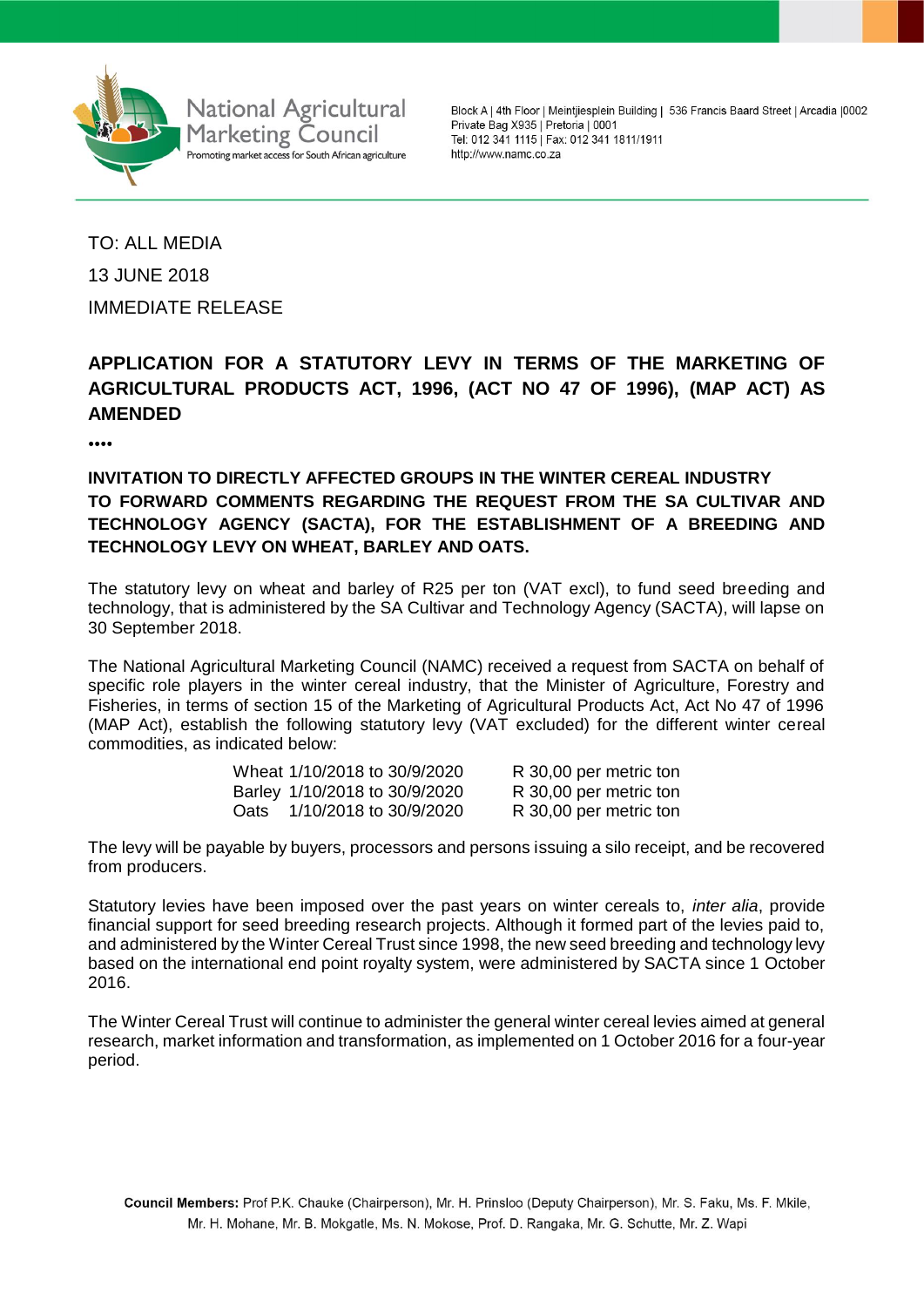#### **BACKGROUND AND MOTIVATION:**

Industry role players acknowledged the need for a sustainable Industry Research Funding Strategy for self-pollinated crops. To this end, it was decided to introduce a breeding and technology levy on wheat and barley as a means of creating a sustainable research funding model. This model is based on the Australian end-point royalty system and is an effective and inclusive collection system for royalties.

A statutory levy was imposed in 2016 on wheat and barley to specifically provide financial support for seed breeding and technology research. It was implemented for a trial period of two years in order to determine the success thereof in practice.

Internationally, royalty collection systems are widely utilised and consist of the collection of royalties on the actual yield of crops. These royalty collection systems are essentially risk sharing mechanisms, whereby beneficiaries of research pay a levy based on benefits accruing (yield or utilisation) as a result of breeding activities.

## **PARTICULARS OF STATUTORY MEASURE REQUIRED UNDER SECTION 10 OF THE MAP ACT**

The relevant particulars, as required in terms of section 10(2) of the MAP Act, to be included in a request for the establishment of a statutory measure of this nature, are as follows:

- (a) The proposed statutory levy would relate to locally produced wheat, barley and oats; and will apply to the whole of the Republic of South Africa in order to have a uniform system of levies without discrimination, which would exist if levies had to be imposed in certain areas and not in others.
- (b) The manner in which the objectives referred to in section 2(2) of the MAP Act will be advanced (namely increased market access for all market participants, promotion of the efficiency of the marketing of agricultural products, optimisation of export earnings from agricultural products and the enhancement of the viability of the agricultural sector) is summarised below.

The purpose and aim of this statutory measure are to compensate breeders of wheat, barley and oats varieties for their proportionate contribution towards obtaining and utilising improved international intellectual property to the benefit of the wheat, barley and oats industries in the Republic of South Africa. SACTA will distribute the levy income in terms of a formal agency agreement concluded with seed breeders.

Sustainable commercial farming, as well as food security, are to a large extent dependent on the cultivation of high yielding crops from seed varieties most suited to a particular region.

The development of new cultivars with improved quality and yield characteristics constitutes an important part of breeding and technology research undertaken by various organisations. The continuous development of new cultivars is indispensable to the sustained production of winter cereals in South Africa.

Worldwide the levels of Plant Variety Protection ("PVP") legislation and protection of self-pollinated crops are insufficient to guarantee a return on investment on intellectual property for the holders of such plant breeders' rights. This is due to PVP exceptions such as "Farmer's Privilege" and the fact that the offspring or grain produced from self-pollinated crops has the same genetic content as the parent. This means that seed can be harvested and replanted by farmers. This creates a situation where farmers could, for example, only purchase one season's seed, then lawfully save seed from their harvest for the next and subsequent planting seasons.

The existence of international networks is critical in seed breeding as most agriculture related intellectual property is owned by or falls under foreign control.